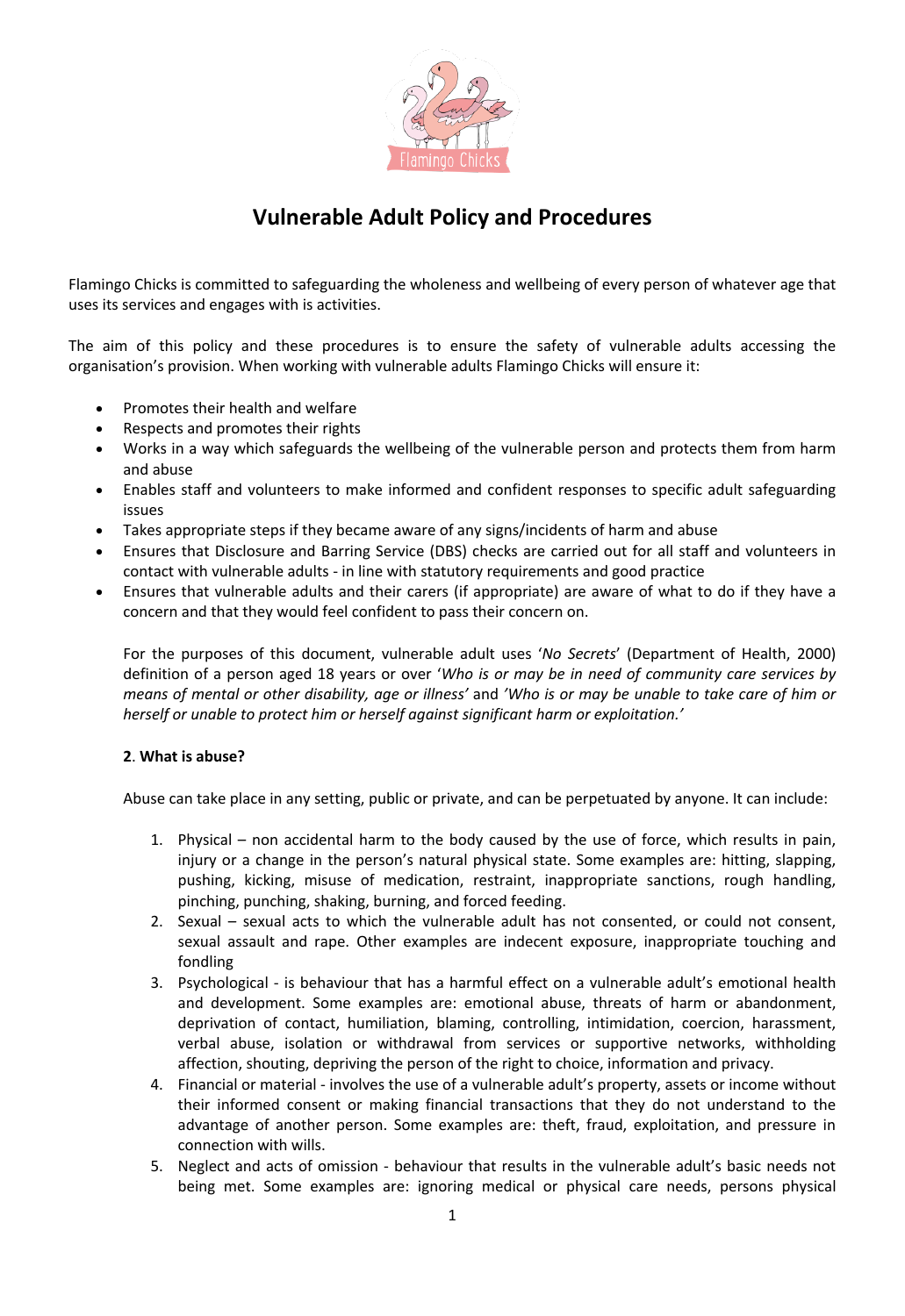condition/appearance is poor, failure to provide access to appropriate health, social care or educational services, the withholding of the necessities of life, such as medication, adequate nutrition and heating and undermining personal beliefs.

- 6. Professional the misuse of power and abuse of trust by professionals, the failure of professionals to act on suspected abuse/crimes, poor care practice or neglect in services, resource shortfalls or service pressures that lead to service failure and culpability as a result of poor management systems/structures.
- 7. Institutional involves the collective failure of an organisation to provide an appropriate and professional service to vulnerable people.
- 8. Domestic the use of physical and/or emotional abuse or violence, including undermining of self-confidence, sexual violence or the threat of violence, by a person who is or has been in a close relationship.

## **3. Rights & Responsibilities**

a. The Board of Trustees is responsible for:

- Ensuring that the welfare of vulnerable adults is given the highest priority by the organisation, its management, staff and volunteers
- Appointing a designated person (and deputy)
- Ensuring staff and volunteers are aware of vulnerable adults' need for protection
- Supporting and where possible securing the safety of individuals and ensuring that all referrals to the designated Local Authority Designated Officer provide full information in relation to identified risk and concern for the vulnerable adult's safety.

b. Staff & Volunteers are responsible for:

- Being familiar with the policy and these procedures
- Taking appropriate action in line with this document.

c. The Vulnerable Adult has the right to:

- Be made aware of this policy
- Have alleged incidents recognised and taken seriously
- Receive fair and respectful treatment throughout
- Be involved in any process as appropriate
- Receive information about the outcome.

### **4. Reporting**

It is not the role of trustees, staff or volunteers to investigate an allegation of abuse.

Any member of staff, volunteer or trustee who receives a disclosure of abuse or suspects that abuse may have occurred must report it immediately to Flamingo Chicks' designated person for vulnerable adults: CEO Katherine Sparkes, katie@flamingochicks.co.uk

This reporting process must include completion of the Vulnerable Adults Incident Report Form (APPENDIX 1).

All those making an allegation or expressing concern, whether they are staff, volunteers, trustees, service users, carers or members of the general public should be reassured that:

- They will be taken seriously
- Their comments will usually be treated confidentially, but their concerns may be shared with the appropriate authorities if they or others are at significant risk.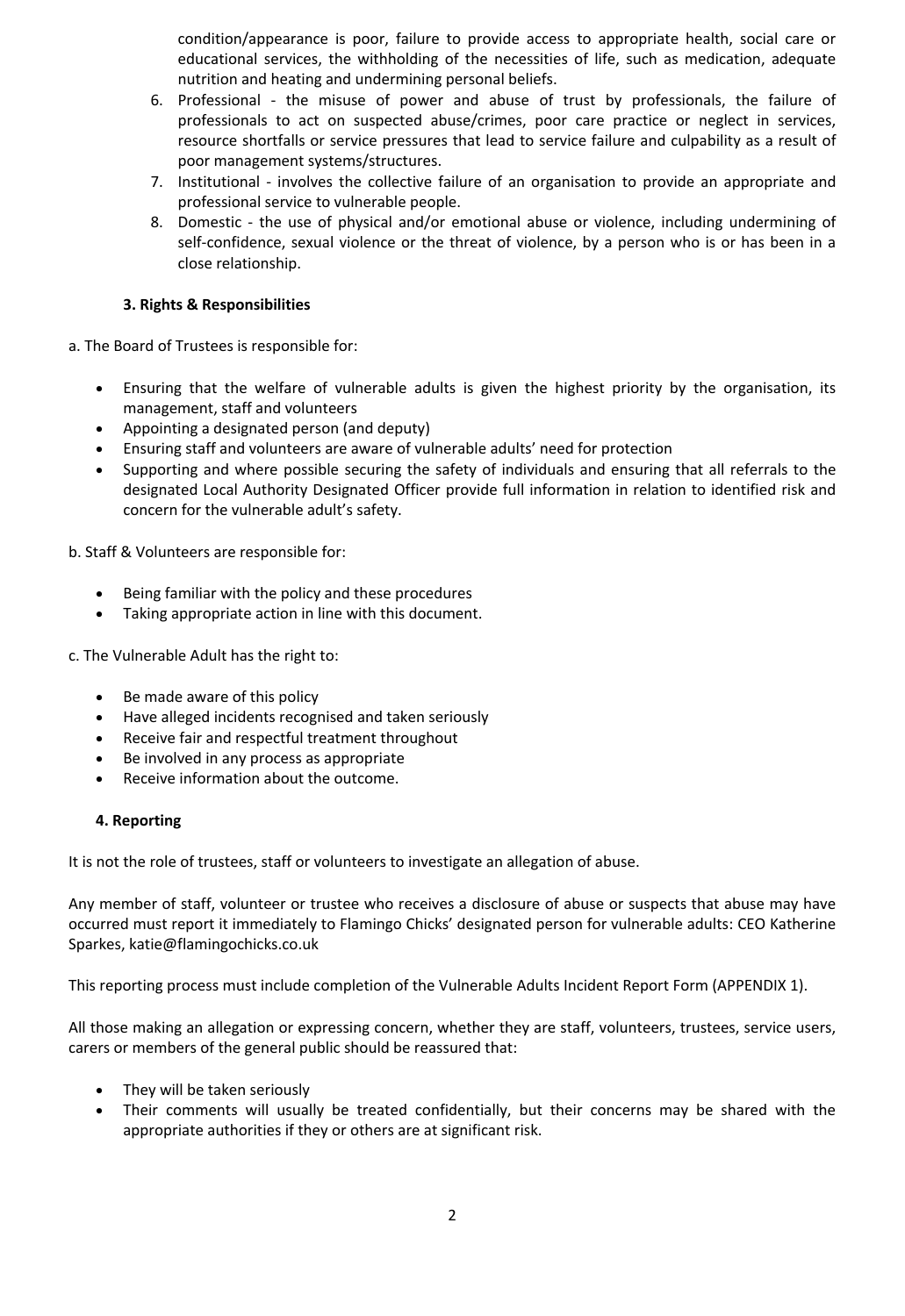Flamingo Chicks' designated person when notified of a concern or allegation should consider whether the concern is a safeguarding issue or not. This may involve some 'checking out' of information provided but being careful at all times not to stray into the realm of investigation.

If it is not considered a safeguarding issue and it is decided that there should be no referral made to the Local Authority Designated Officer, a written record, alongside the Vulnerable Adults Abuse Incident Report Form should be made of the response, including reasons for not referring the concern. This should be kept on file and monitored. The designated person should seek advice from the Local Authority Designated Officer if there is any doubt whatsoever about whether or not to refer the concern to them and record that this action was taken in a written note of their response to the concern.

Where the designated person decides to refer the concern or allegation formally to the Local Authority Designated Officer they should make a full written record to be kept on file.

This should set out relevant details in full, including information as recorded in the Vulnerable Adults Incident Report Form, any advice from the Local Authority Designated Officer prior to referral, the rationale for referral and a clear timeline for the steps that taken so far.

The designated person should ensure that the safety of the vulnerable adult is paramount throughout this process and the person is in no immediate danger; in emergencies this might include accessing medical or police assistance.

Confidentiality must be maintained throughout this process and information relating to vulnerable adults shared with staff and volunteers on a strictly need to know basis.

## **5. Alleged Abuse by Staff, Volunteers or Trustees**

Flamingo Chicks is committed to maintaining the highest standards of honesty, openness and accountability and recognises that employees and volunteers have an important role to play in achieving this goal.

They may be the first to know when someone inside or connected with an organisation is doing something illegal or improper, but may feel apprehensive about voicing their concerns. This may be because they feel that speaking up would be disloyal to their colleagues or the organisation itself. Or it may be because they do not think that their concerns will be taken seriously or they are afraid that they will be bullied or dismissed.

Flamingo Chicks does not believe that it is in anyone's interests for staff or volunteers with knowledge of wrongdoing to remain silent. It will take all malpractice very seriously, whether it is committed by staff, volunteers, trustees, consultants or contractors.

An allegation or concern against a member of staff or volunteer, must be passed - using the Vulnerable Adults Abuse Incident Report Form - to Flamingo Chicks' designated person for vulnerable adults, or their deputy or, if the allegation concerns them both, direct to the Local Authority Designated Officer.

### **6. Record Keeping**

All records relating to vulnerable adult concerns will be kept in a secure place and will remain confidential.

### **7. Review**

The policy will be reviewed by the Board a year after development and then every three years, or in the following circumstances: e.g. changes in legislation and/or government guidance, as a result of any other significant change or event.

Flamingo Chicks' designated person for adult protection should provide an annual report for the Board of Trustees on the vulnerable adult policy and procedures including:

its implementation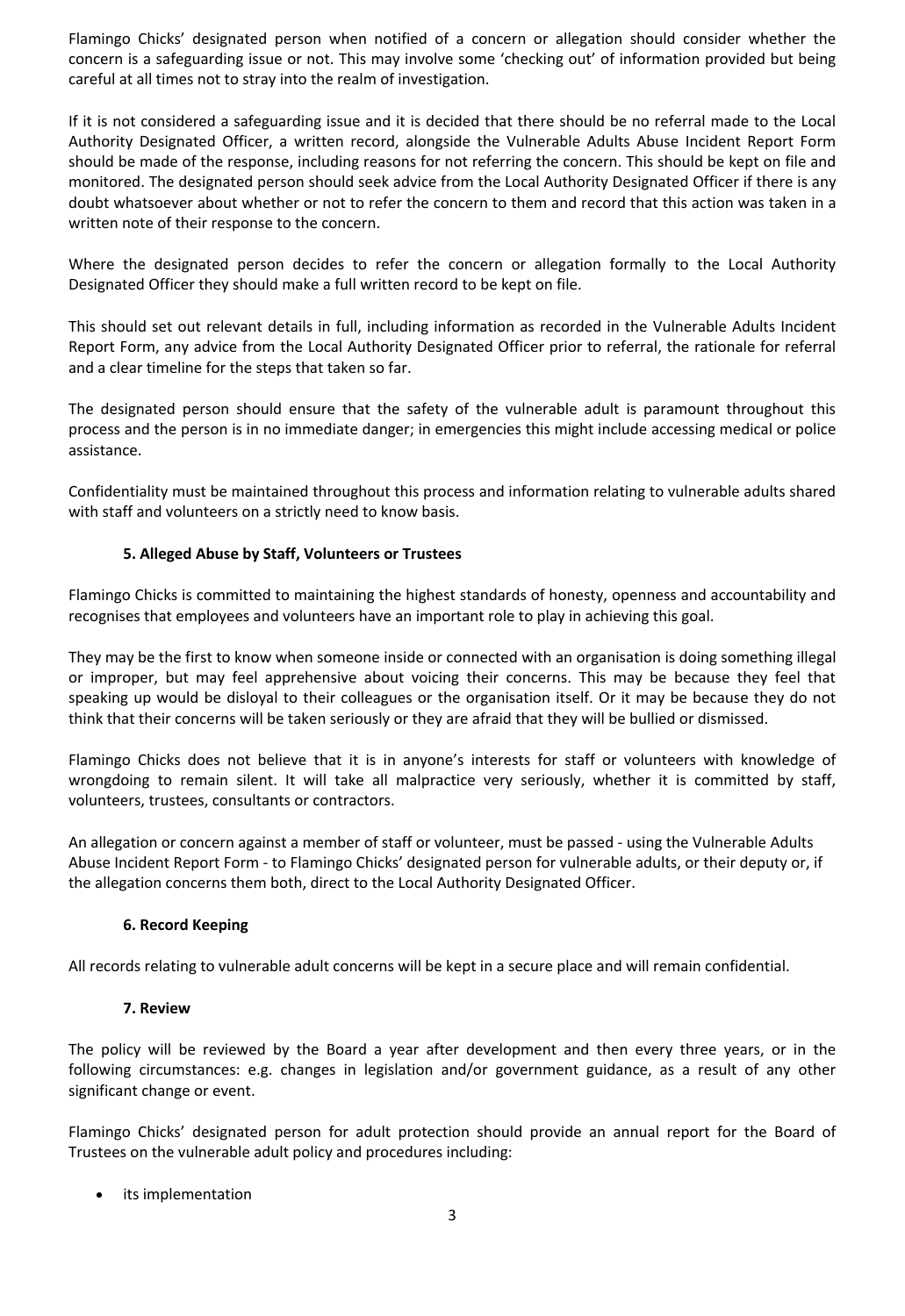- any training undertaken by the designated person, other staff, volunteers and governors
- any incidents/cases (without detail or name)
- and the place of vulnerable adult issues in the organisation's planning.

Last reviewed: 05 August 2020

Reviewed by: Lucy James (Operations Manager)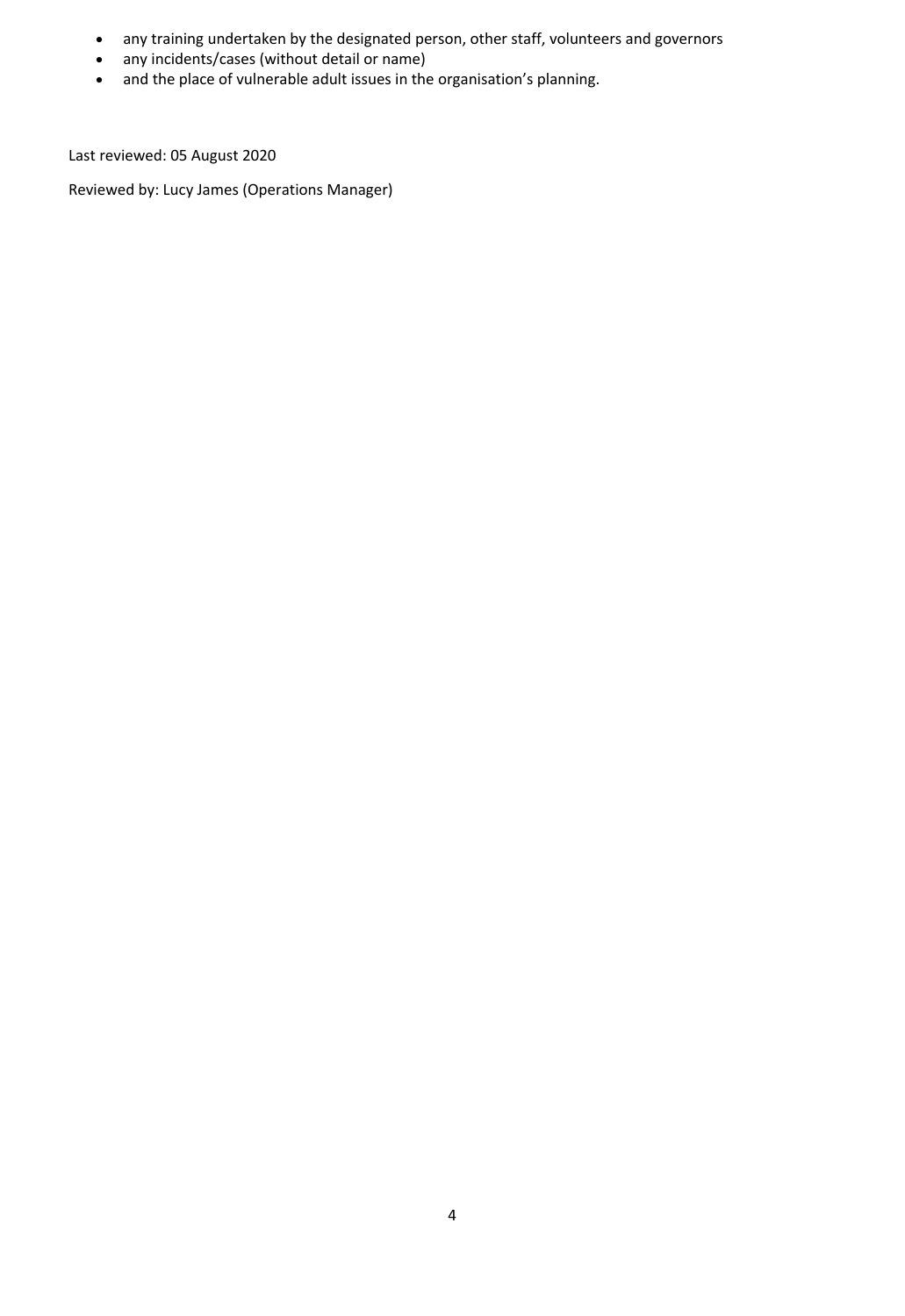## **For use by staff, volunteers and trustees within Lightyear Foundation. Please answer all relevant questions as fully as you can.**

## **Please complete those sections below that are relevant as fully as possible.**

If you need more space for any answer please use the continuation sheet provided at the end of the form.

Name of Vulnerable Adult: Age/Date of Birth: Gender: Names of carer/s (if known): Home address (if known):

## **1. Nature of your concern -** *please complete the appropriate section*.

**a. Disclosure to you by a vulnerable adult** (please include the following) When and where the disclosure was made (date/s and time/s)? Who did the vulnerable adult make the disclosure to? What did the vulnerable adult actually say?

**b. Where concerns were expressed to you by another person about a vulnerable adult.** Please record the concerns that were passed to you (with date and times) and if possible ask the person who expressed the concerns to confirm that the details as written are correct.

**c. Where you have concerns because of incident/s you have witnessed or indicators you have observed** (please give any dates and times **–** NB Q. 3. below gives more space for information on indicators.

## **3. Where there are indicators of abuse**

a. Please describe any signs or indicators of abuse (with times and dates).

b. Has the vulnerable adult alleged that any particular person is the abuser (if so, please record details and the relationship, if any, to the vulnerable adult below)

### **4. Details of any immediate action taken, e.g. first aid, etc**

**5. Has the vulnerable adult expressed any reservations about you talking to Flamingo Chicks' Designated Person about the matter?** 

**6. Does the vulnerable adult have any particular needs, e.g. communication, etc?**